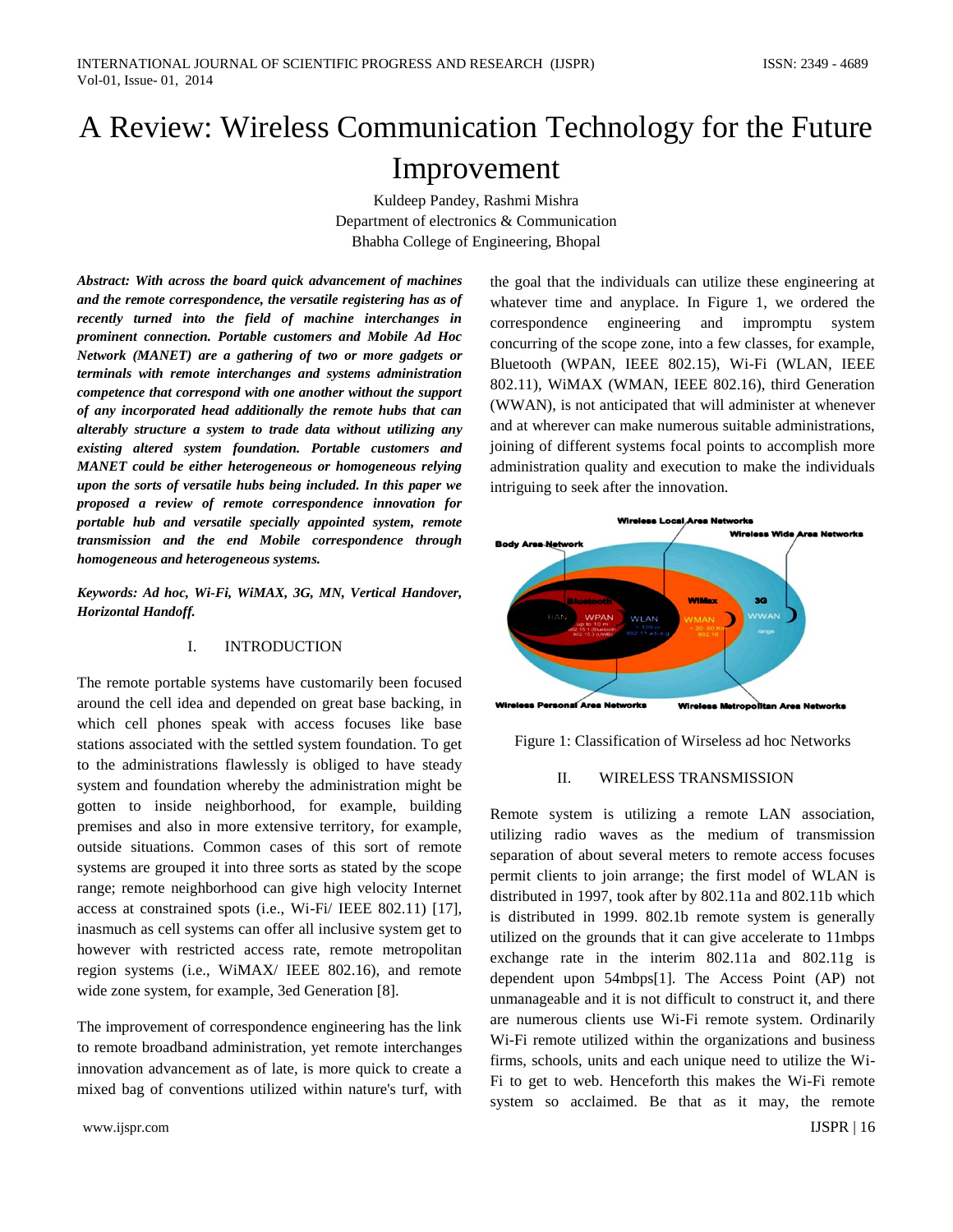transmission of Wifi criticized just gives a little go, consequently so as to tackle the issue and to give to the last mile remote lines, 802.16 WiMAX (Worldwide Interoperability for Microwave Access) is proposed as an elective to Wi-Fi. This is on the grounds that WiMAX can give more than 70mbps of exchange rate, and up to 70 miles of transmission reach, in the Subsection 2.1 will clarify quickly. As a result of the transmission extent of WiMAX could be a huge correspondence systems, WiMAX was proposed to trade the first 2g correspondence system, compete with 3g. WiMAX can't be mapped because of a speedier versatile customer, regarding supporting correspondence systems have likewise proposed 802.16e [2] [16] standard. In this standard, in spite of the fact that the low transmission rate and reach, however it reinforced quickly versatile customer help, and still gives 30mbps exchange rate. Additionally, because of low transmission rate, and inadequate to help sound and feature information transmission has made the remote telephone 3g, UMTS and

Cdma2000 to as the agent to give all the more rapid exchange rate of correspondence innovation, the transmission rate of about several kbps or more, and it to reinstate the 2g correspondence system.

## Local Wireless Network (Wi-Fi)

Remote Fidelity, they alluded to as Wi-Fi is utilized to mean the line 802.11, 802.11a (with most extreme transfer speed 54 Mb), 802.11b (with greatest data transmission 11 Mb) and 802.11g (with most extreme data transfer capacity 54 Mb) gauges for these remote correspondence gear to process the WMAN as we condensed it in Table 1. This term is by the Wi-Fi partnership (an association like Wimax discussion) they proposed that the association is to permit the distinctive organizations to prepare under the IEEE 802.11 standard Wireless Local Area Network (WLAN) interchanges gear to have interoperability. The IEEE 802.11a, b, g and hotspot are intended for WLAN, and 802.16 is intended for WMAN [1][2][5] [14].

Table 1: IEEE 802.11 Standards

| Standard                 | 802.11             | 802.11b                | 802.11a                  | 802.11g        |                       | 802.11n                 |
|--------------------------|--------------------|------------------------|--------------------------|----------------|-----------------------|-------------------------|
| Years                    | 1997               | 1999                   | 1999                     | 2003           | 2009                  |                         |
| <b>Bandwidth (GHz)</b>   | $2.4 - 2.4835$     | $2.4 - 2.4835$         | 5.15~5.35<br>5.725~5.825 | $2.4 - 2.4835$ | 20                    | 40                      |
| <b>Channel Bandwidth</b> | 83.5 MHz           | 83.5MHz                | 300MHz                   | 83.5MHz        | 40MHz                 |                         |
| Coverage                 | 100 <sub>m</sub>   | 100 <sub>m</sub>       | 50M                      | 100m           | In<br>10 <sub>m</sub> | Out<br>250 <sub>m</sub> |
| Modulation               | <b>DBPSK,DQPSK</b> | <b>DBPSK,DQPSK</b>     | M-PSK,MQAM               | M-PSK, M-QAM   |                       | <b>OFDM</b>             |
| Max.bitrate (bps)        | 1M/2M              | IM / 2M<br>/5.5M / 11M | 6M to 54M                | 6M to 54M      |                       | 54M-60M                 |
| PHY Mod.                 | <b>FHSS, DSSS</b>  | DSSS, CCK, PBCC        | <b>OFDM</b>              | OFDM. CCK      |                       | OFDM                    |

Wider area Internet access Infrastructures (WiMAX)

With the quick improvement of remote systems, individuals have gotten acclimated to at whatever time, anyplace get to data through a remote system, new requisitions always being created, individuals use cell phones for voice and feature correspondence, while, can likewise send documents and request such data. Hence, the expansion to have the capacity to encourage get to in any area other than access the Internet, and versatile clients for the transfer speed necessity of dependability is bit by bit making strides. Electrical and Electronics Engineers (Institute of Electrical and Electronic Engineers, IEEE) in 2001 to create another era of 802.16 remote system access engineering. 802.16

overwhelmed by Intel's WiMAX Worldwide Interoperability for Microwave Access Forum created to push. At first, WiMAX objective setting in the settled broadband remote system; in January 2003 to 2004, WiMAX to alter the course of convenient broadband remote system, set 802.16d [3]; in 2006 after the versatile broadband remote system expect to create 802.16e [4]. Such changes will likewise bring about reaction to patterns in the remote system. In the WiMAX there are numerous working gatherings, one of the Forum Network Working Group means to 802.16 as a support for the upper system particular [5] so as to quicken access to this line of innovation commercialization deliberations. The outlined of WiMAX (IEEE 802.16) standard demonstrated in Table 2.

Table 2: IEEE 802.16 Standards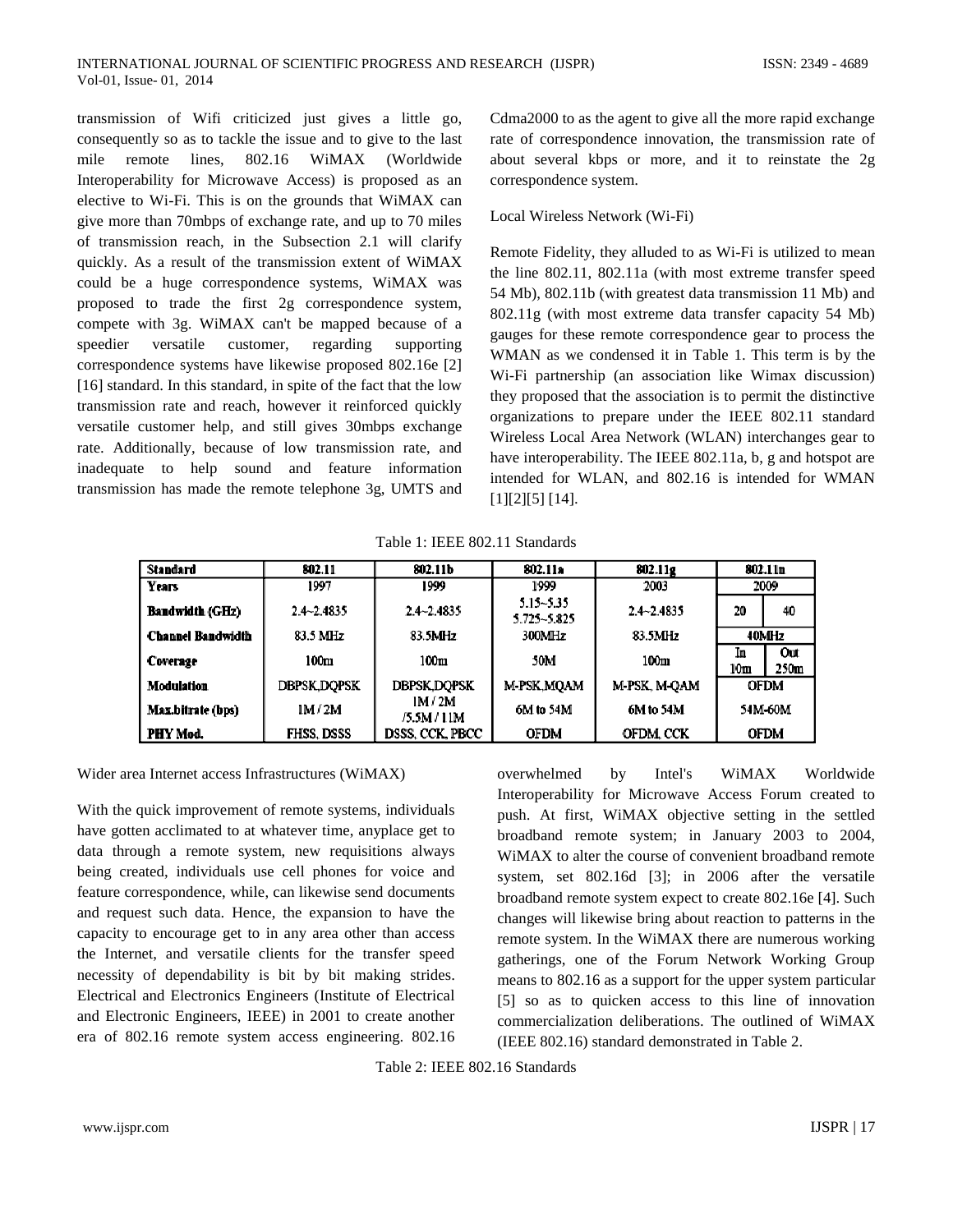| Standard               | 802.16                | 802.16a | 802.16-2004           | 802.16e          |  |
|------------------------|-----------------------|---------|-----------------------|------------------|--|
|                        | Last mile & Back haul |         |                       | Mobile Device    |  |
| <b>Bandwidth (GHz)</b> | 10-66GHz              |         | $2$ ~11GHz            | $2-6GHz$         |  |
| Max.bitrate (bps)      | 32~134Mbps            | 75Mbps  |                       | 15Mbps           |  |
|                        | <b>OPSK</b>           |         | QPSK, 16QAM, 64QAM    | QPSK, 16QAM,     |  |
| PHY Mod.               | <b>160AM</b>          |         | (256 subcarrier OFDM) | 64QAM (257       |  |
|                        | <b>64QAM</b>          |         |                       | subcarrier OFDM) |  |
| Coverage               | 1~3 Mile              |         | 4~6 Mile (30Mile)     | 1~3Mile          |  |

## III. COMPARISON BETWEEN WIRELESS COMMUNICATION TECHNOLOGIES

## . Comparison WiMAX versus Wi-Fi

In examination with the Wi-Fi, WiMAX enhance the transmission speed and reach, when development the structure of the local remote system does not require a lot of

Access Point which can give system association with the whole locale, however the remote WiMAX recurrence of the client can require to utilize a permit, yet in Wi-Fi innovation no such issue. Table 3 shows the correlation between WiMAX (IEEE 802.16) and Wi-Fi (802.11b, a, g and n).

| Table 3: Comparison between WiMAX and Wi-Fi standards |  |  |
|-------------------------------------------------------|--|--|
|-------------------------------------------------------|--|--|

|                      | WiMAX                             | Wi-Fi         |                |                   |        |
|----------------------|-----------------------------------|---------------|----------------|-------------------|--------|
| Standard             | <b>IEEE 802.16</b>                | 802.11b       | 802.11a/g      | 802.11n           |        |
| Max. Bitrate         | 75M bps<br>@BW=20MHz              | 11M bps       | 54M bps        | 54M bps-600       |        |
| <b>Max.Distance</b>  | 30-50km(LOS)/4-<br>9km(NLOS)      | 100m(indoor)/ | 100m(indoor)/3 | $10m$ (indoor)/25 |        |
|                      |                                   | 300/(outdoor) | 00m(outdoor)   | 0m(outdoor)       |        |
| Rradio frequency     | 2-66GHz                           | 2.4GHz ISM    | 5GHz           | 2.4/5 GHz         |        |
|                      |                                   |               | U-N11,2.4gHz   |                   |        |
|                      |                                   |               | ISM(z)         |                   |        |
| Channel<br>bandwidth | 1.25-20MHz                        | 22MHz         | 20MHz          | 20 MHz            | 40 MHz |
| PHY Mod.             | <b>OFDM/OFDMA</b>                 | DSSS          | OFDM           | <b>OFDM</b>       |        |
| QoS                  | Yes.                              | No            | No             | Yes               |        |
| Duplex               | TDD or FDD with<br>support of MAC | Done by MAC   | Done by MAC    | MIMO              |        |
| Mobility             | Low                               | High          | High           | High              |        |

Mobile Communication through Homogeneous and Heterogeneous Networks

www.ijspr.com **IJSPR** | 18 With the rapid development of technology, the network connection has been developed from a wired to wireless network connection, the most common wireless network access technology used by the United States of Electrical and Electronic Engineers (The Institute of Electrical and Electronics Engineers, IEEE) [6], Formulated by the series of IEEE 802.11 standards, that is called Wi-Fi network. However, the WiFi network nature of transfer encoding, making Wi-Fi network, the maximum transmission distance is only between one or two hundred meters, so when the mobile clients in the wireless Access Point (AP) move between the wireless network access point and if the deployment does not cover the range of mobile clients,

mobile clients will be out of the Wi-Fi services, which can cause the network connection interruption. In recent years, Nokia, Ensemble Communication, Harries, Cross Span, OFDM and other global effort, driven by a number of telecommunications giant global microwave access communication technology (Worldwide Interoperability for Microwave Access, WiMAX). WiMAX is a new generation of broadband wireless network access technologies (Broadband Wireless Access System, BWA). This is the IEEE 802.16 [3] [7] series of broadband wireless standards, Using the wireless medium to reach the wired cable technology and digital subscriber loop (Digital Subscriber Line, DSL), access the same way, through those technology, the wireless network to enhance the transmission distance for the number ten km. In addition WiMAX and Wi-Fi can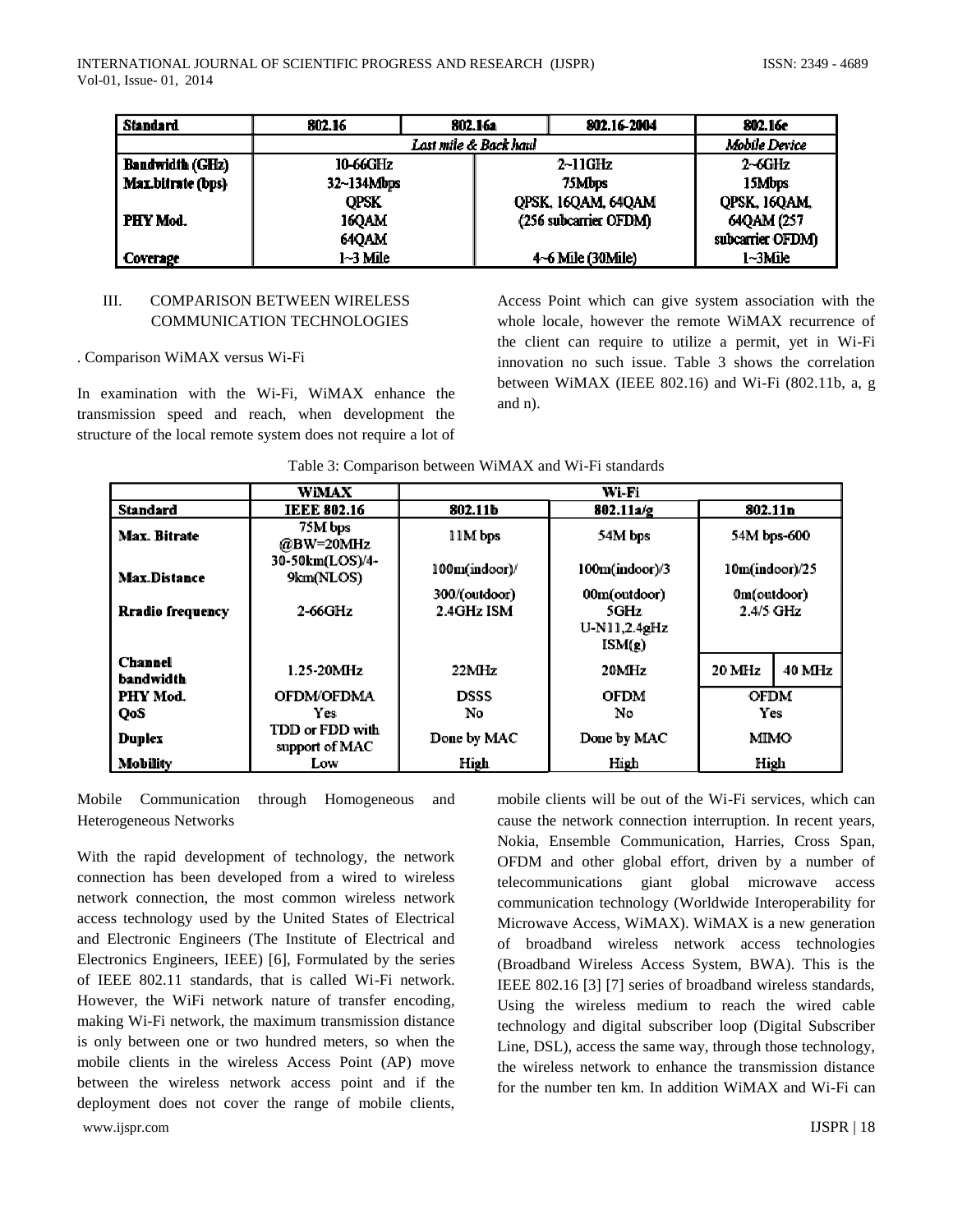access within the same higher bandwidth load. With the development of wireless network, people can use notebook, cell phone and PDA which has the support mobility, to make the mobile devices move freely from one network to another [19] [20]. In order to maintain the connection services, the mobile devices need to switch between different base station connections. When the mobile devices move from one network to another is known as a handoff (Handover). If the handover process occurs in the same nature means between the same networks, it is called horizontal handoff. Horizontal handoff between Access Points (AP) or base stations (BS) can communicate with each other to support the homogeneity of the mobile node handoff, such as in Wi-Fi network environment, the mobile nodes (MN) move from Access Points to another as shown in Figure 3 and it is the same in WiMAX network environment, the MN move from BS to another.



Figure 3: Horizontal handoff (Homogeneous) between Wi-Fi Access Points

This standard is proposed to backing the portable capacities to versatile hubs, consequently permitting the versatile hub move easily between systems in the 802.16 handover [9]. Conversely, if the handover happens in heterogeneous systems is known as Handoff between distinctive systems is called vertical handoff, for example, portable hub move from the Wi-Fi to Wimax or from Wimax to Wi-Fi organize as demonstrated in figure 5. In the current conjunction of various system engineering situations, the versatile hub can claim the system card gadget help in different system handoffs between access media. The creators in [15] [21] have proposed another framework building design for VOD over heterogeneous system, which the portable customers fit

to watch the feature of their picked at whenever and anyplace.



Figure 5: Vertical Handover (Heterogeneous) from Wi-Fi to WiMax and WiMax to Wi-Fi

#### IV. CONCLUSIONS

In this paper gives an outline of the remote correspondence innovation for portable hub and versatile impromptu system. Firstly, we start this paper to present the principle idea of the remote transmission which groups it into three sorts as stated by the scope zone, remote neighborhood (Wi-Fi), more extensive remote Internet access frameworks (Wimax). Furthermore, we clarified the correlation between remote interchanges advances, for example, the examination between (Wi-Fi and Wimax). At last, illustrated quickly about versatile correspondence through homogeneous and heterogeneous systems which the cell phones or portable specially appointed system can move uninhibitedly between systems to an alternate.

## REFERENCES

- [1] W. Lehr, and W.L. Mcknight, wireless internet access: 3g vs. Wifi? Telecommunication policy, Vol. 27, No.4, pp. 351-370, 2003.
- [2] IEEE part 16: air interface for fixed and mobile broadband wireless access systems. Ieee 806.16e, ieee p802.16e/d12.